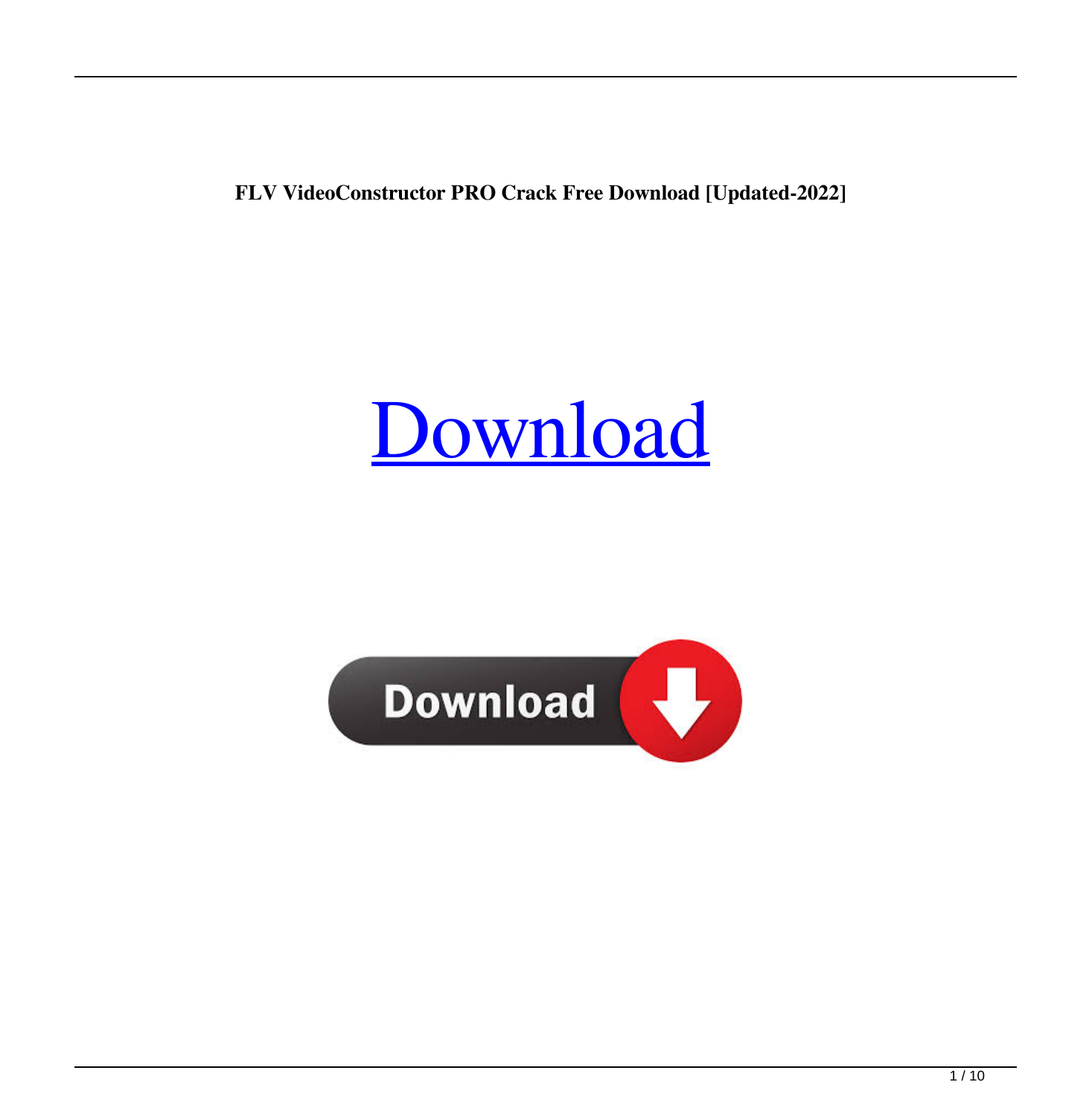FLV VideoConstructor PRO is a piece of software that can help users easily convert any of their videos to the FLV file format. Intuitive interface The application comes with a simple, straightforward interface that makes it suitable for all kinds of users, including those without advanced computer skills. To get started, users simply need to click on the Video Converter tab in the left-side panel on the application's main window, after which they can start searching for the videos they want to convert. The tool comes with support for a wide range of video formats, thus allowing users to easily convert clips saved as AVI, DIVX, XVID, MP4, MPG, etc. Easily rip DVDs or record new clips The application can be used for DVD ripping purposes, thus allowing users to easily save movies to their PC or other devices for easy access. Moreover, the tool has been designed with support for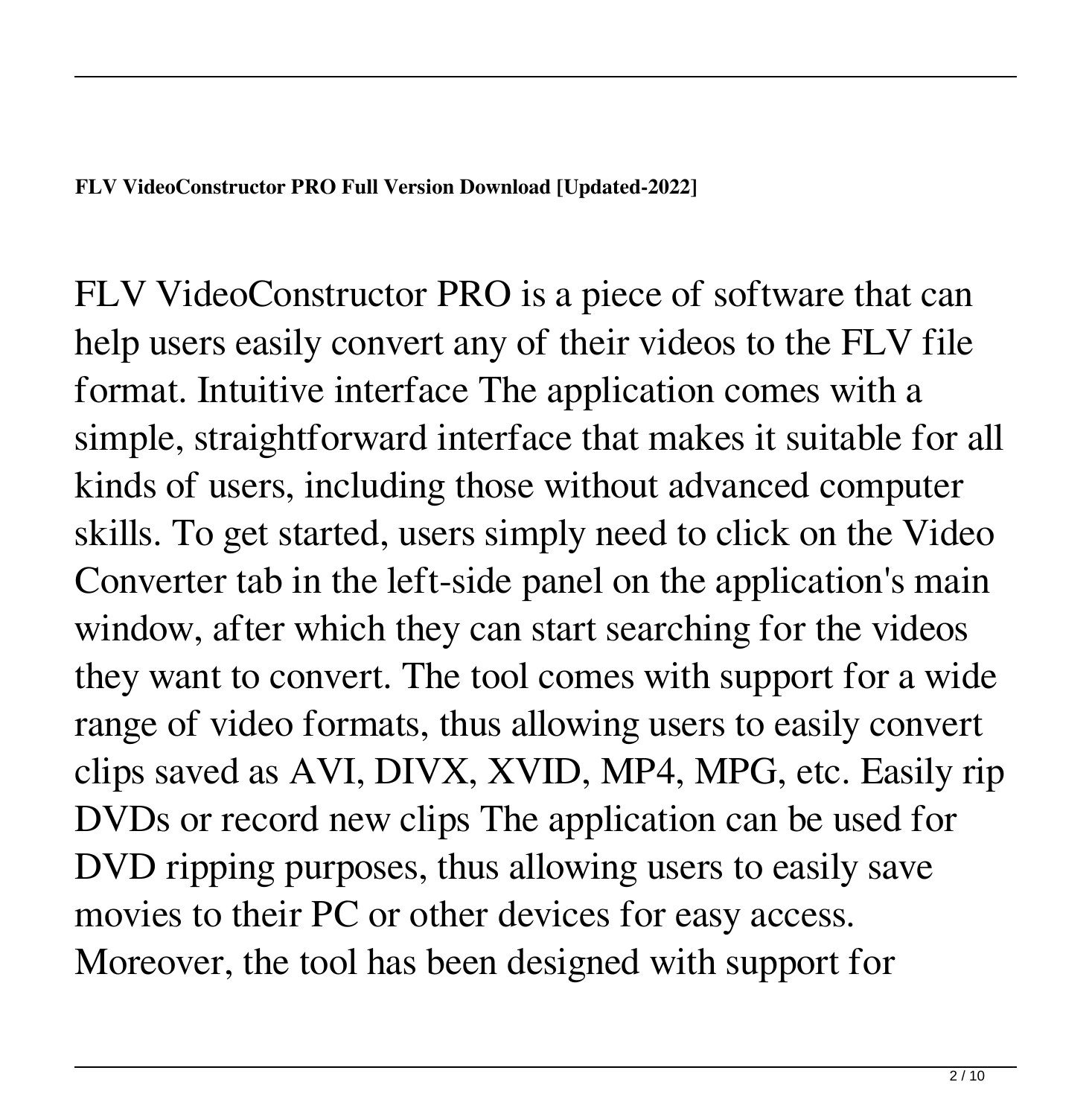## recording videos from various devices, including digital

cameras, web cams, or TV tuners. Compress videos during conversion The application allows users to select different compression options for the conversion process, thus ensuring that the output files occupy as little storage space as possible. Users can define specific video size and can also set the tool to compress the audio track attached to the video. Moreover, they can also personalize the DVD ripping process, so as to ensure that they create the videos they want. Integrated file explorer The application has been also designed with an integrated file explorer, which can be used for generalpurpose browsing of files and folders on the PC. During our testing, we noticed that the application can perform quite fast, regardless of whether it came to converting videos or to creating new ones from a web cam or from a DVD. For some people, however, the application might look a bit outdated, especially since some of its capabilities can be found in other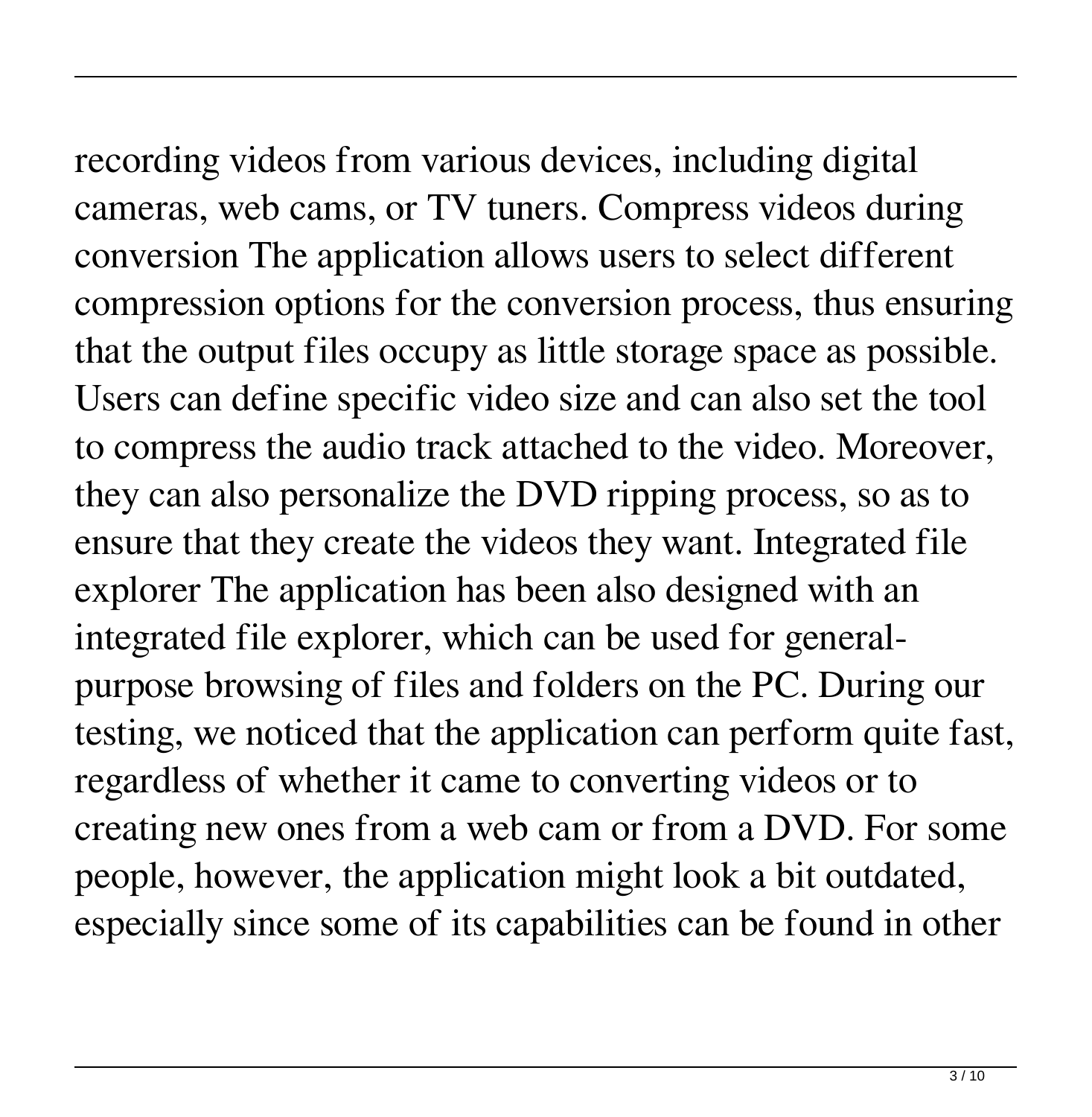programs, even for free in some cases. In conclusion All in all, FLV VideoConstructor PRO is an easy-to-use, intuitive tool for converting videos to FLV and for ripping CDs and DVDs, offering good performance despite outdated looks. The application can also create videos captured with various devices, and offers various conversion customization options. Digital Flix Video Convertor is an software which can easily convert video or audio files for you in FLV format. This free software is intended to be user-friendly and simple

**FLV VideoConstructor PRO Crack Download [Latest] 2022**

KEYMACRO is a screen recording software designed for small business and schools that allows you to record your computer screen as images, and then save and send these images. Keymacro is not a standalone product. It's a keybased screen recorder that allows you to record windows,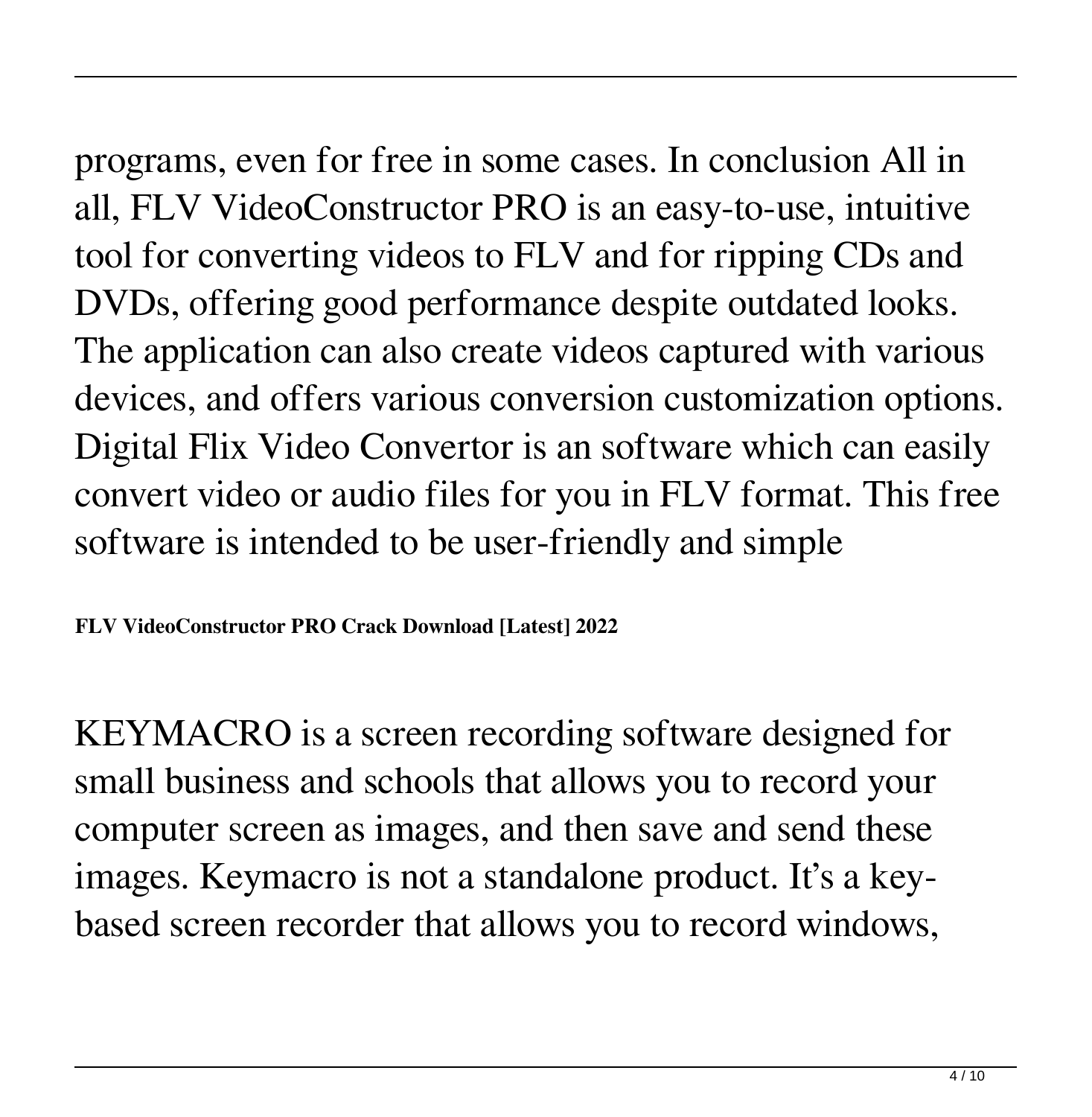tabs, and websites, and generate images in the different formats available on the system. The list of the supported video formats is as follows: WAV, AVI, MP3, MP4, WMV, JPEG, BMP, GIF, PPM, PSD, MPEG, MPG, and TGA. The images can be saved and e-mailed in the JPG, BMP, GIF, and PNG formats. Features of the KEYMACRO Screen Recorder: \* supports all versions of Windows operating systems  $(XP, Vista, and Windows 7) * allows you to record$ the screen and send the captured images \* offers audio recording in AVI, MP3, MP4, WMA, OGG, and WAV formats \* allows you to record only a portion of the screen \* lets you edit the captured images, add text in them, or add your favorite plugins, themes, and fonts \* offers advanced features such as the ability to capture websites (the captured images are saved in a PNG format) \* can record only a

portion of the screen \* record all or part of the windows on the screen \* fast, intuitive, and user-friendly \* supports the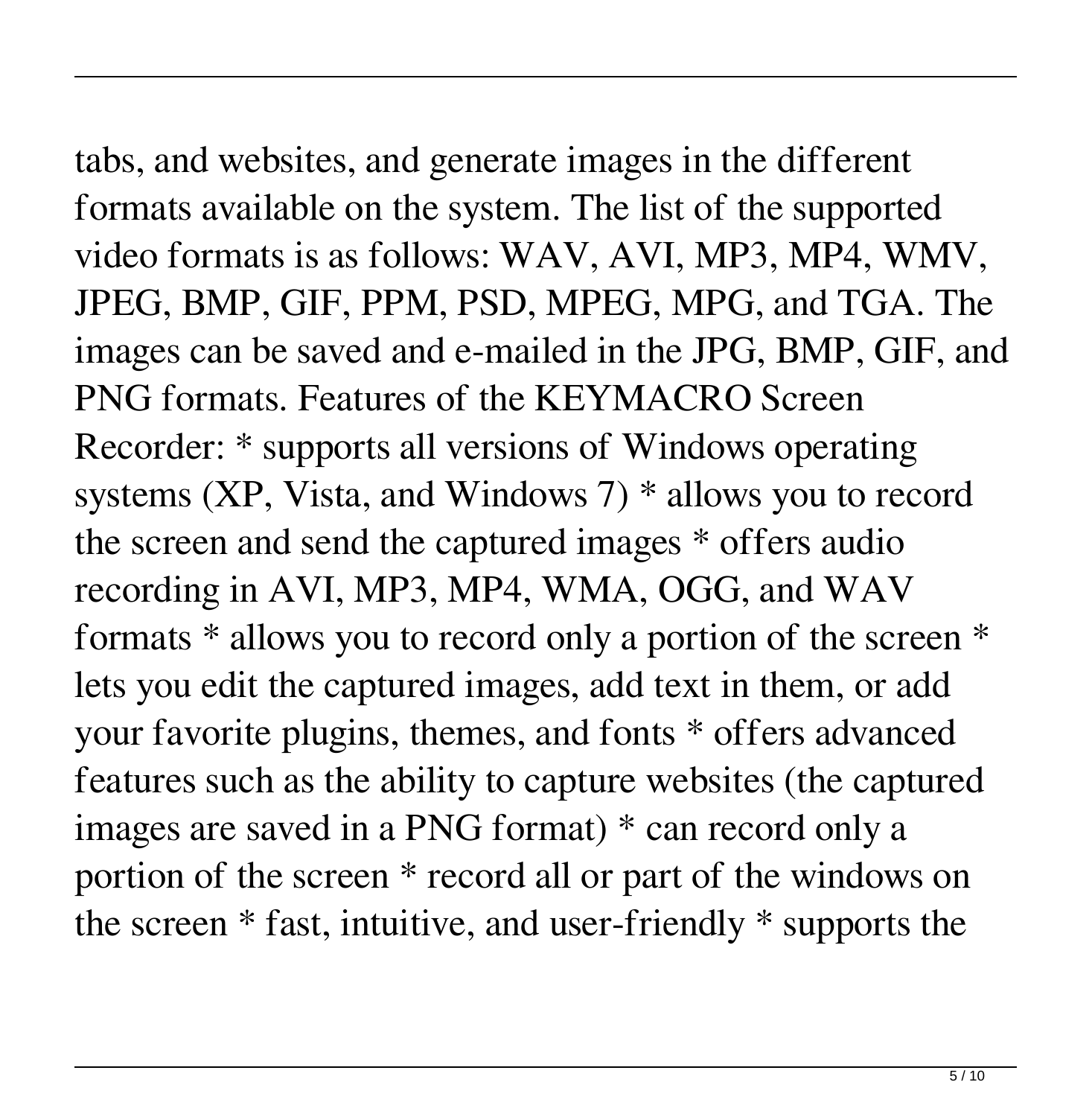## following screen recording formats: AVI, MP4, WMV, JPEG, BMP, GIF, PPM, PSD, MPEG, MPG, and TGA. Keymacro is a screen recording software that allows you to record all or a portion of the windows on the screen. Keymacro can be used to record websites as images, which can then be e-mailed or saved. Keymacro can record websites with no restrictions on the recording length. You can also set an exact point in time when the recording ends. Keymacro can record all or part of the screen. The portion of the screen that you record can be adjusted, allowing you to perfectly fit your needs. Keymacro offers several advanced features such as the ability to record websites, or record only a portion of

the screen. KEYMACRO is a screen recording software

record your computer screen as images, and then save

77a5ca646e

designed for small business and schools that allows you to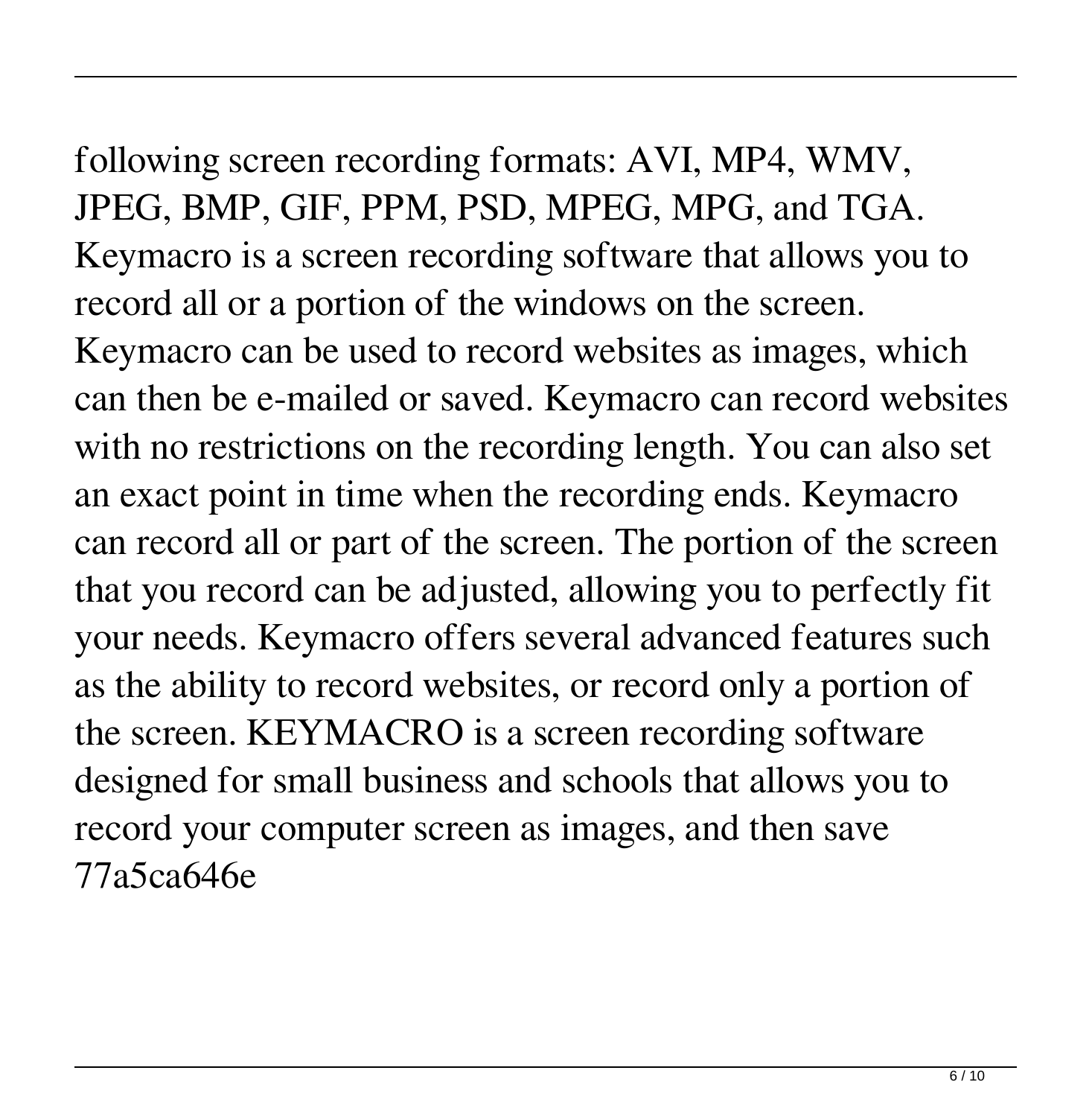**FLV VideoConstructor PRO Crack +**

**What's New In FLV VideoConstructor PRO?**

FLV VideoConstructor PRO is a simple-to-use program that allows you to convert any video format to FLV file format. It is available for free on our website, but there is a Pro version available which offers some additional features. It is a good software solution for downloading videos and converting them to FLV.Features: Convert any video format to FLV video Image Optimizer and Ripper support Movie player, picture viewer and converter Video to iPod (and iPod Touch) Import and export to FLV video Video Converter Now you can convert FLV videos, ripped from DVD and saved in your hard disk with FLV VideoConstructor. With this program, you can easily convert FLV video on your Mac, just select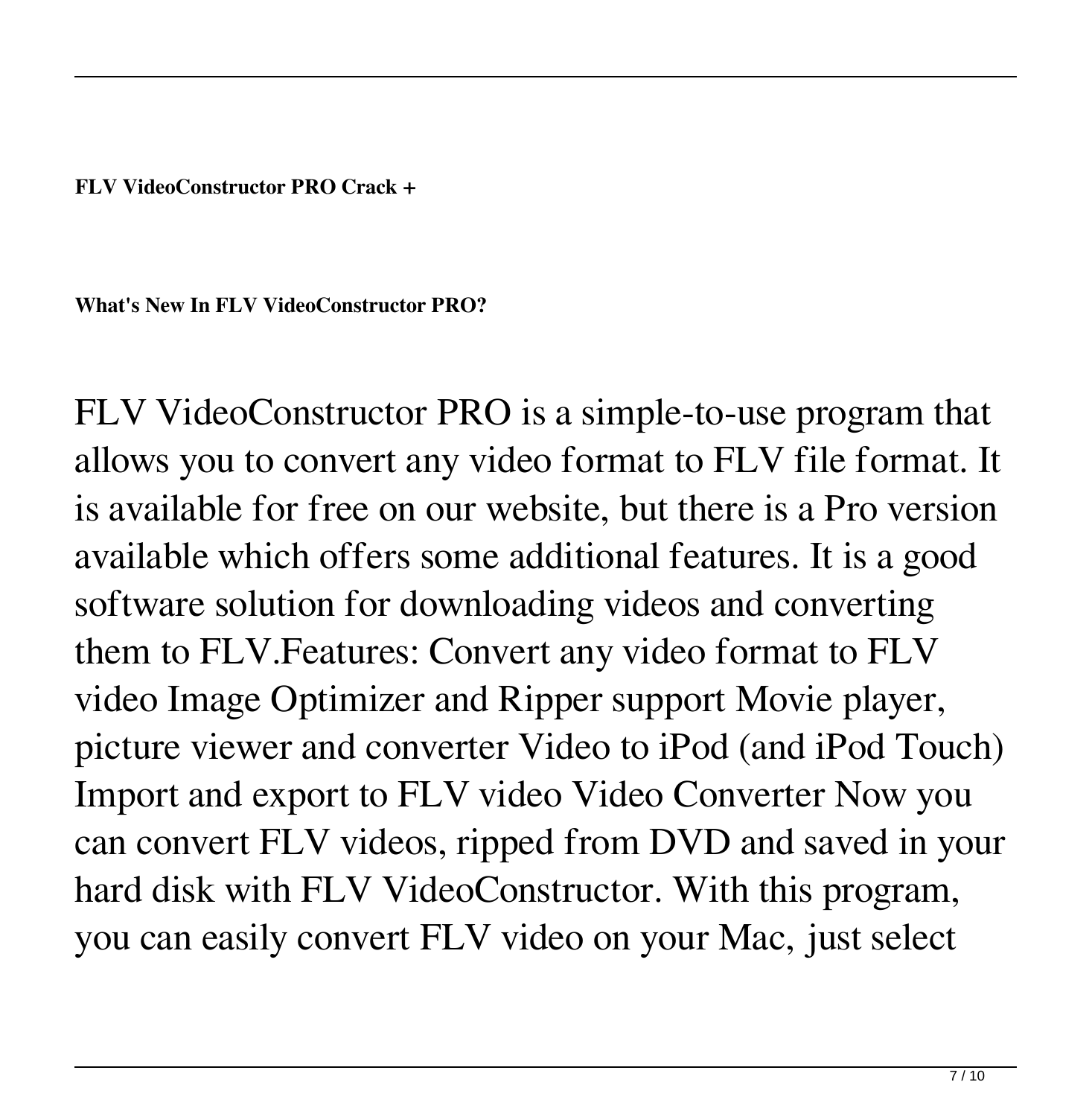video format, and the output file type (e.g. FLV, AVI, MP4), then simply click on convert button. FLV VideoConstructor rips DVD automatically, and you can set the audio or video quality for your ripped FLV videos. And you can get any video you want from the web with FLV VideoConstructor. What is FLV? Flash Video (FLV) is a free and very popular format for web based video, like youtube, news sites, etc. The FLV file format is a very simple video file format and is based on the Flash Player video format (FLV). The file extension for FLV is.flv. FLV stands for Flash Video. The.flv is the extension used by the Flash Player, which uses the FLV file format to play audio and video. FLV allows you to play video files from a web site. FLV files can be saved to your computer or iPod. FLV can play on any web browser that supports the FLV format. FLV VideoConstructor PRO Features: Simple interface, very easy to use Extract audio

track from video Rip DVD and record new videos Customize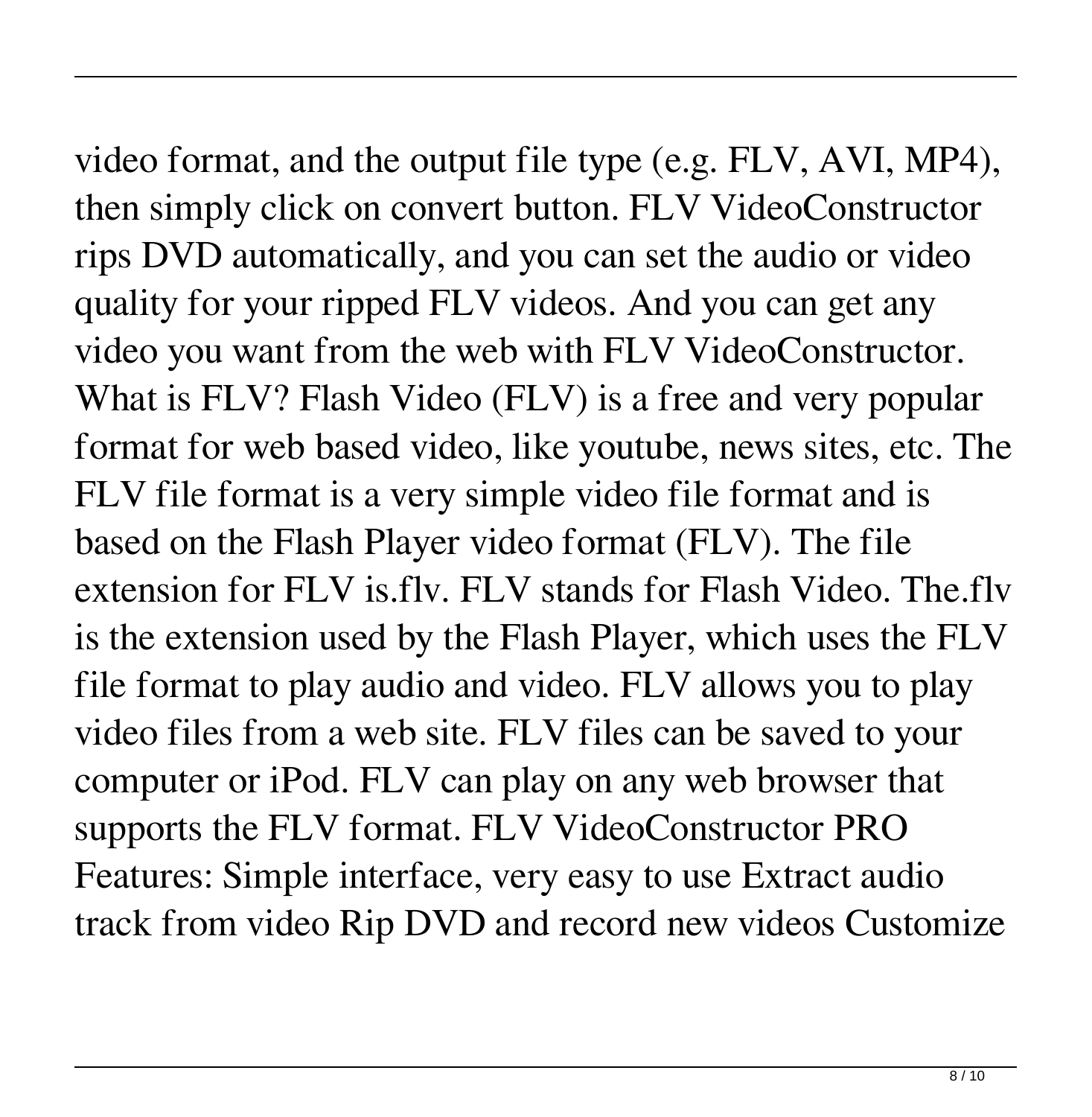settings FLV VideoConstructor PRO was reviewed by Web.de last year.Q: Populate a dropdown with AngularJS http request to populate a dropdown with JSON data I've been trying to populate a dropdown with JSON data retrieved from the server. I have a WebAPI method which retrieves the data. Now I need to bind the data to my AngularJS model. This is what I have tried so far: The HTML: The AngularJS controller:

\$http.get('/api/LookupLocation').success(function(data) { var locations = []; \$.each(data, function (index, location) {